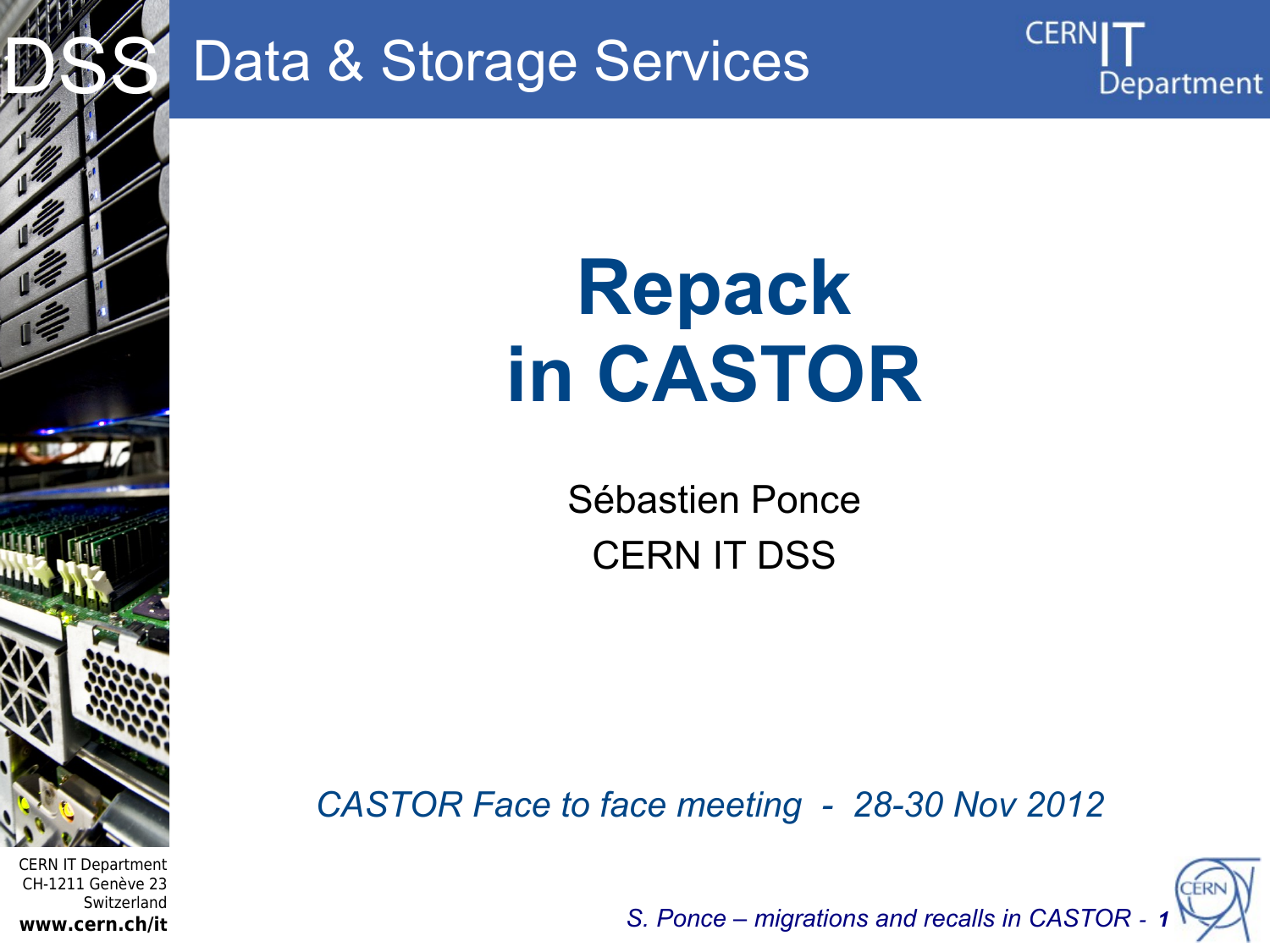### DSS<sup>S</sup> Overall program

- Old repack (pre 2.1.12)
	- Schetch of a repack session
	- Issues
- New Repack (post 2.1.12)
	- Schetch of a repack session
	- Improvements
	- New tools
	- Gory details
	- DB schema
	- Performance numbers

CERN IT Department CH-1211 Genève 23 Switzerland **www.cern.ch/it**

Internet Services of the Services



Department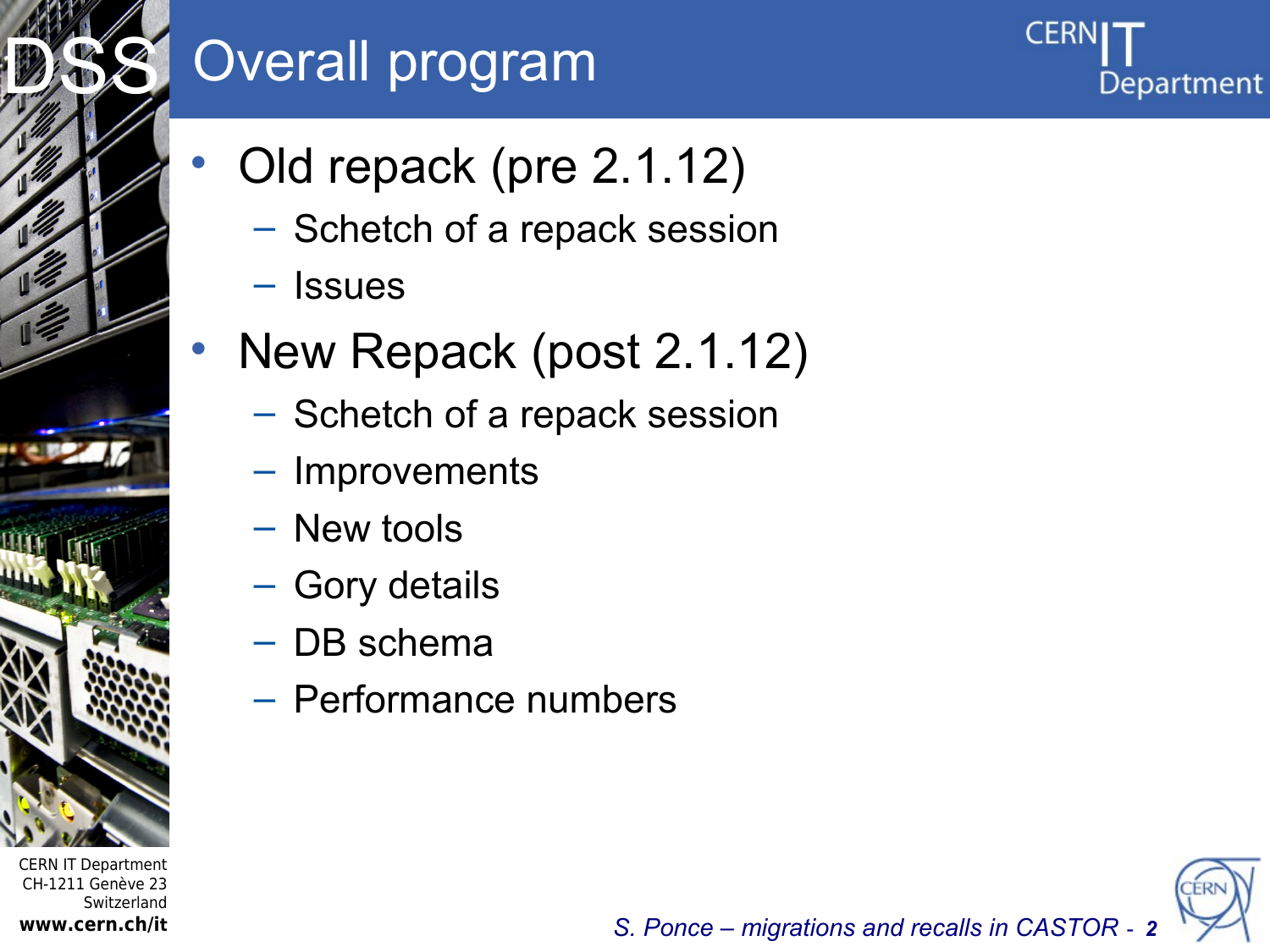

www.cern.ch/it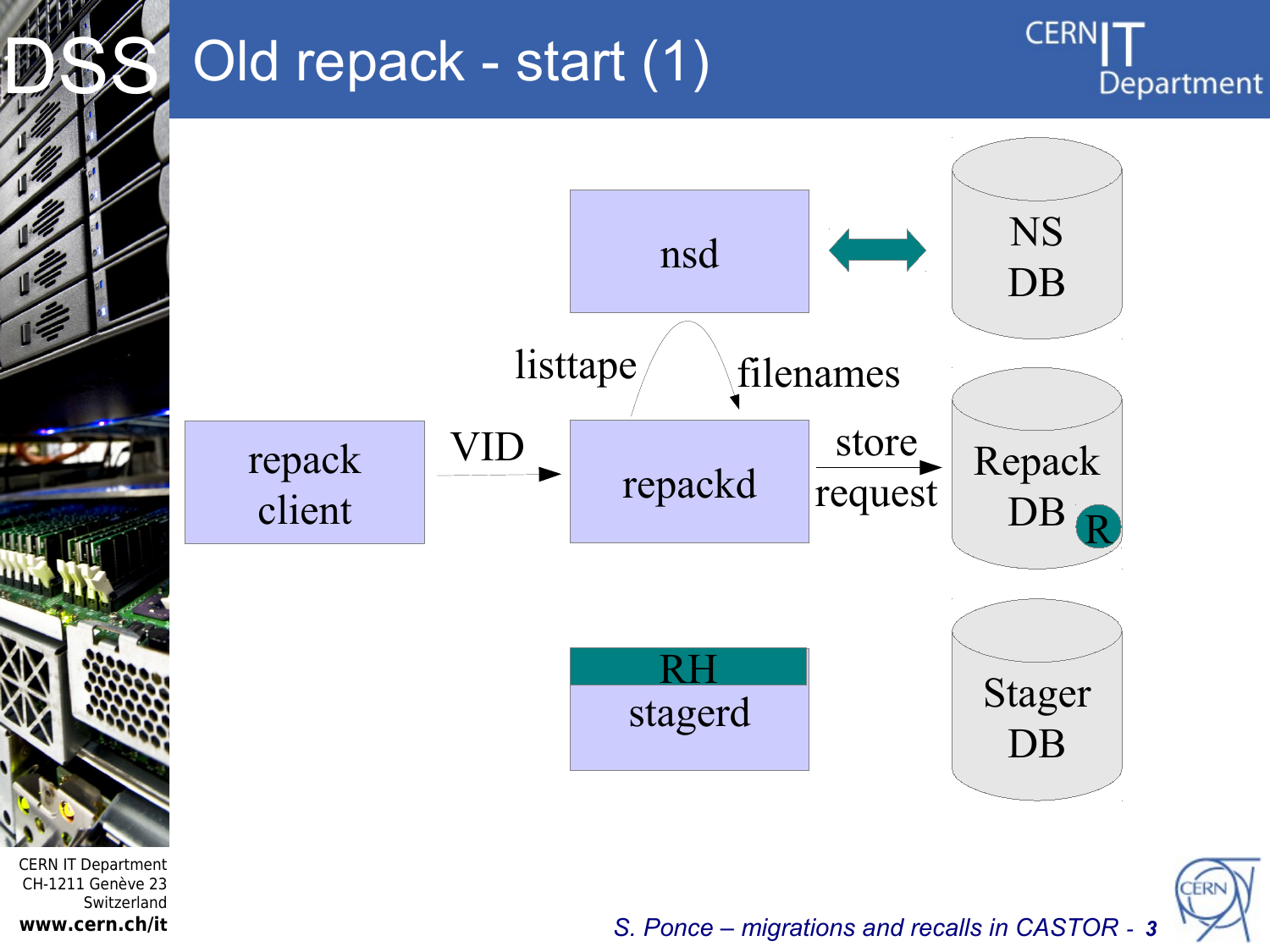## Old repack – start (2)





CERN IT Department CH-1211 Genève 23 Switzerland **www.cern.ch/it**

Internet Services of the Services

**Life** 



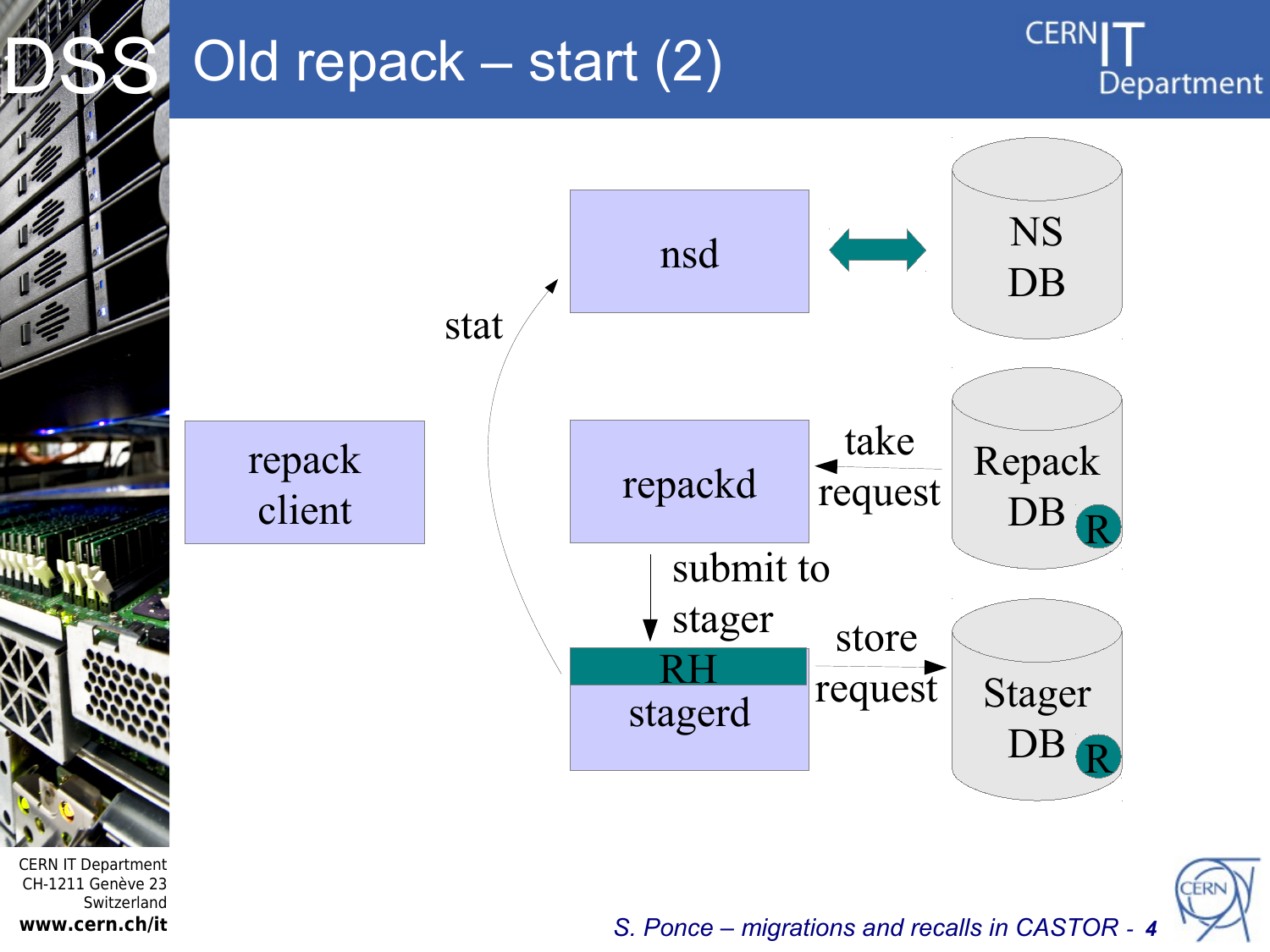## Old repack – stable processing

**CERN** Department





repack client

CERN IT Department CH-1211 Genève 23 Switzerland **www.cern.ch/it**

Internet Services of the Services

**UTT** 

DSS<sup>S</sup>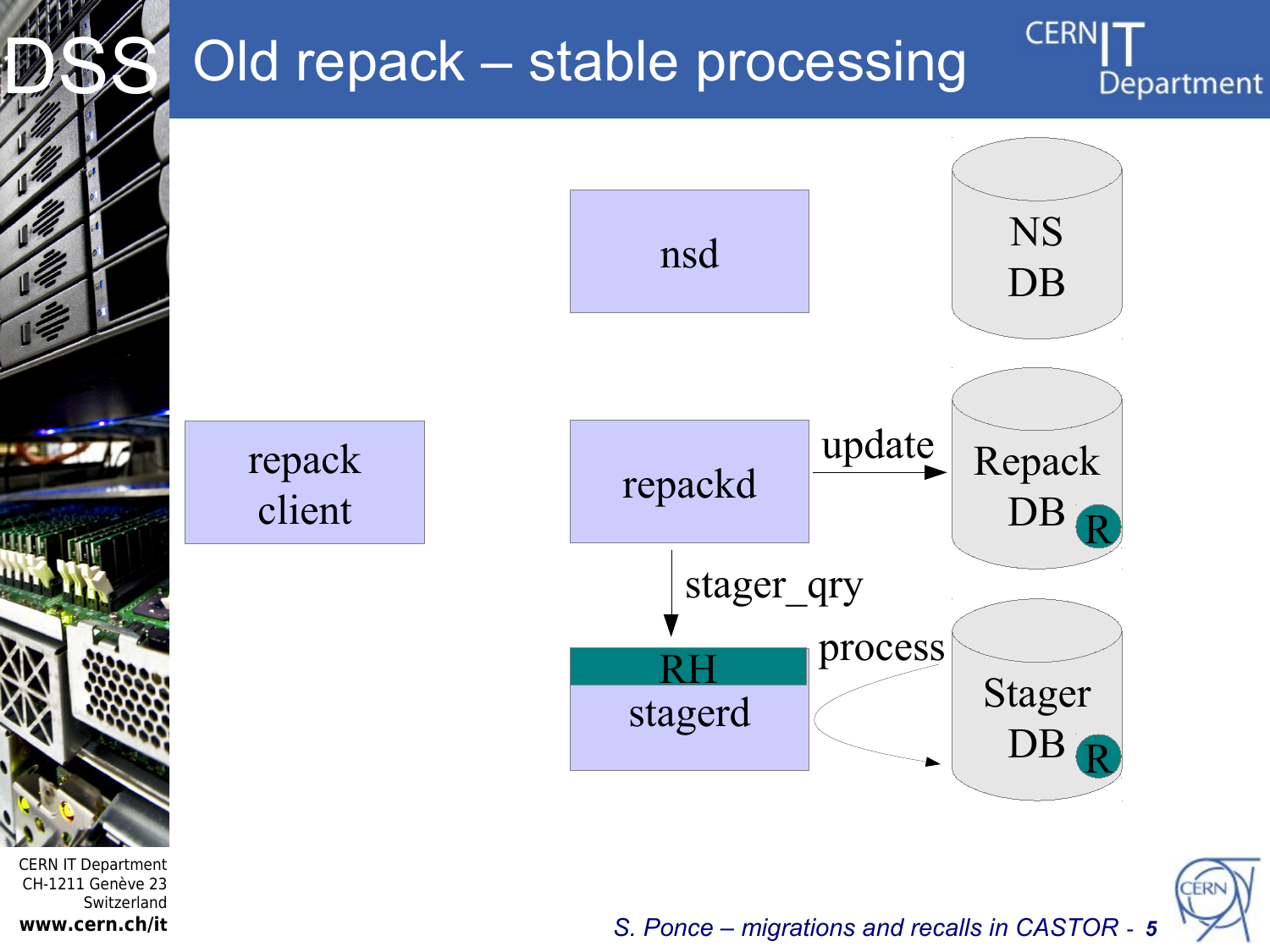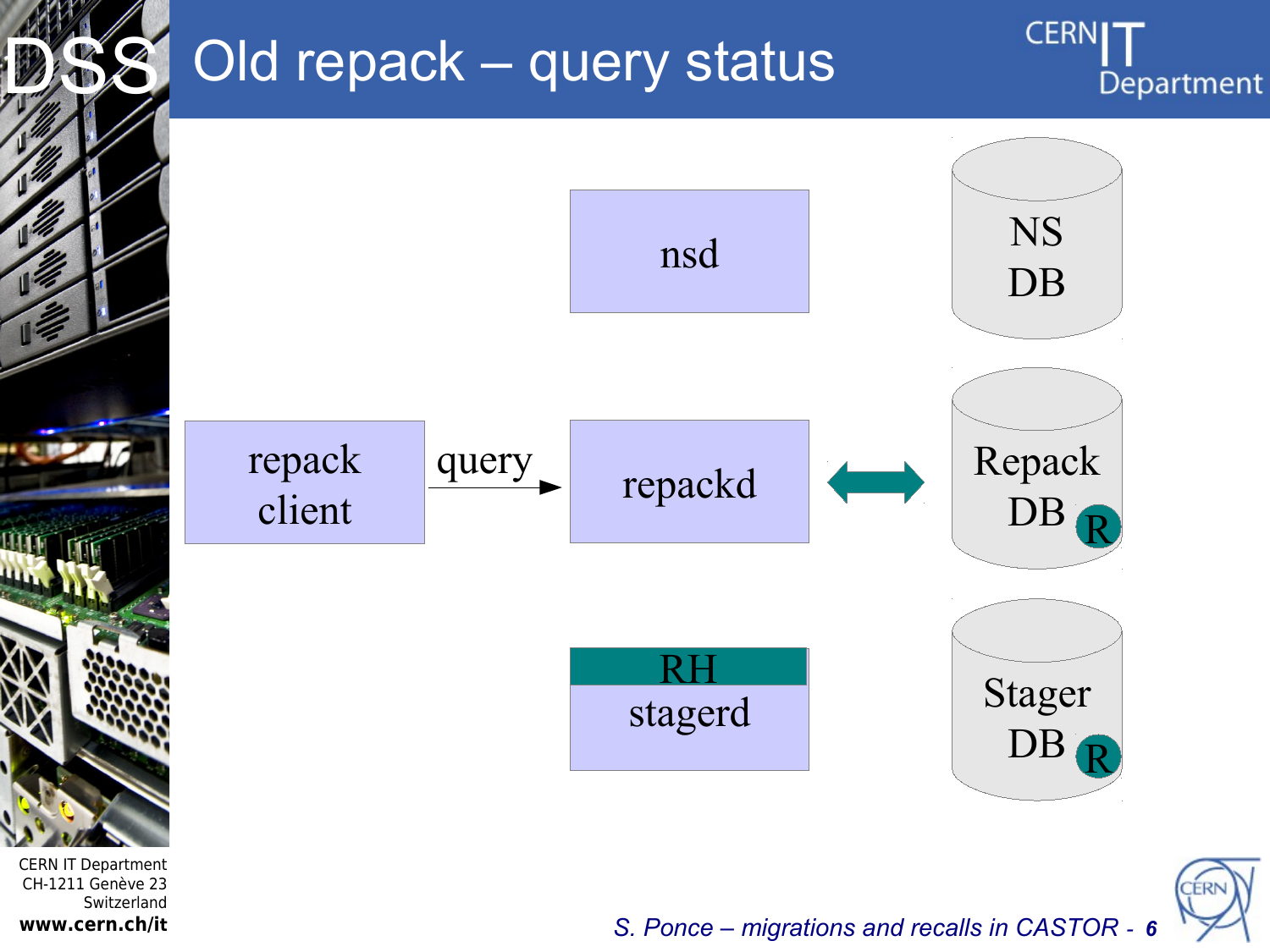

**www.cern.ch/it**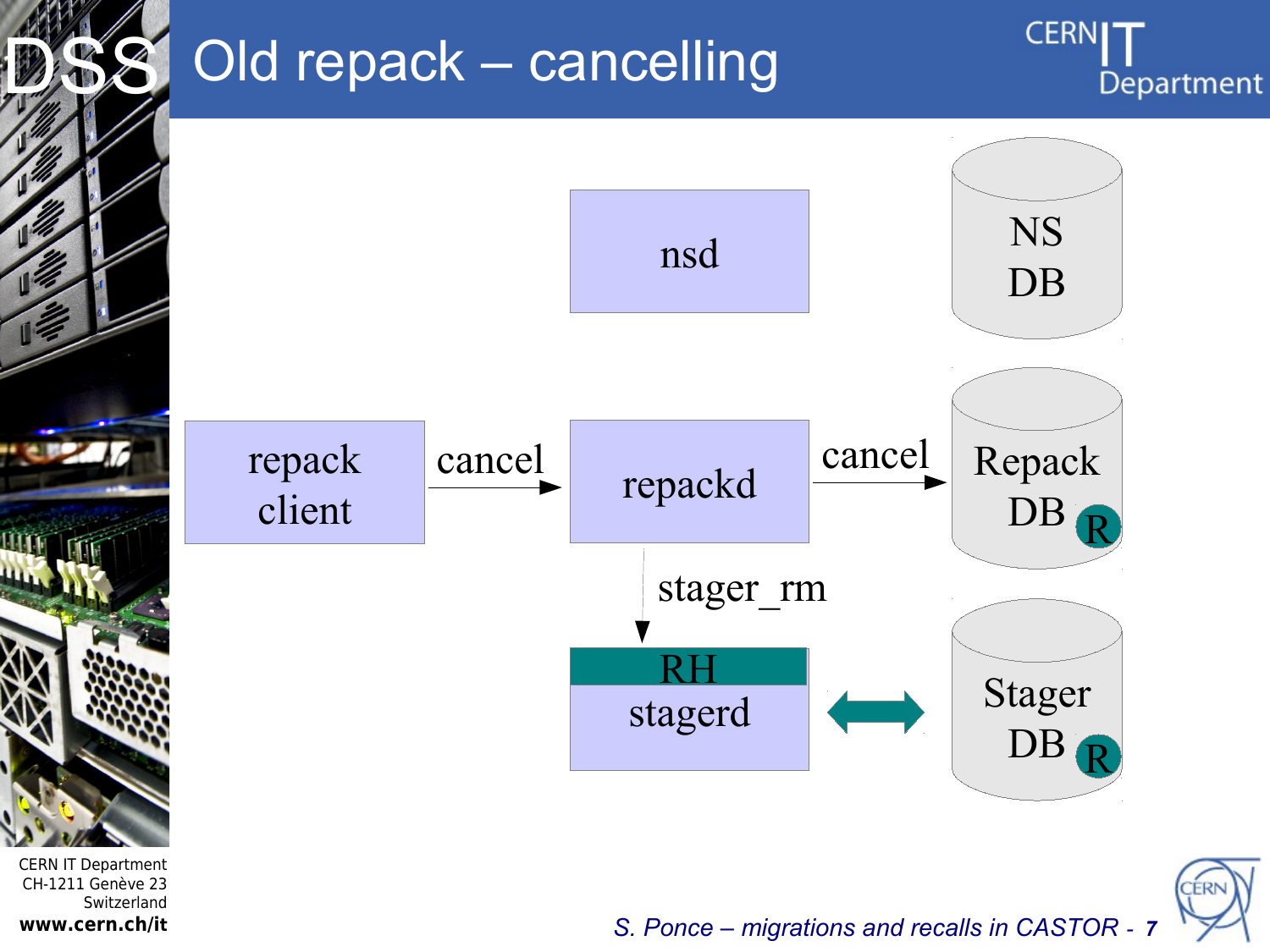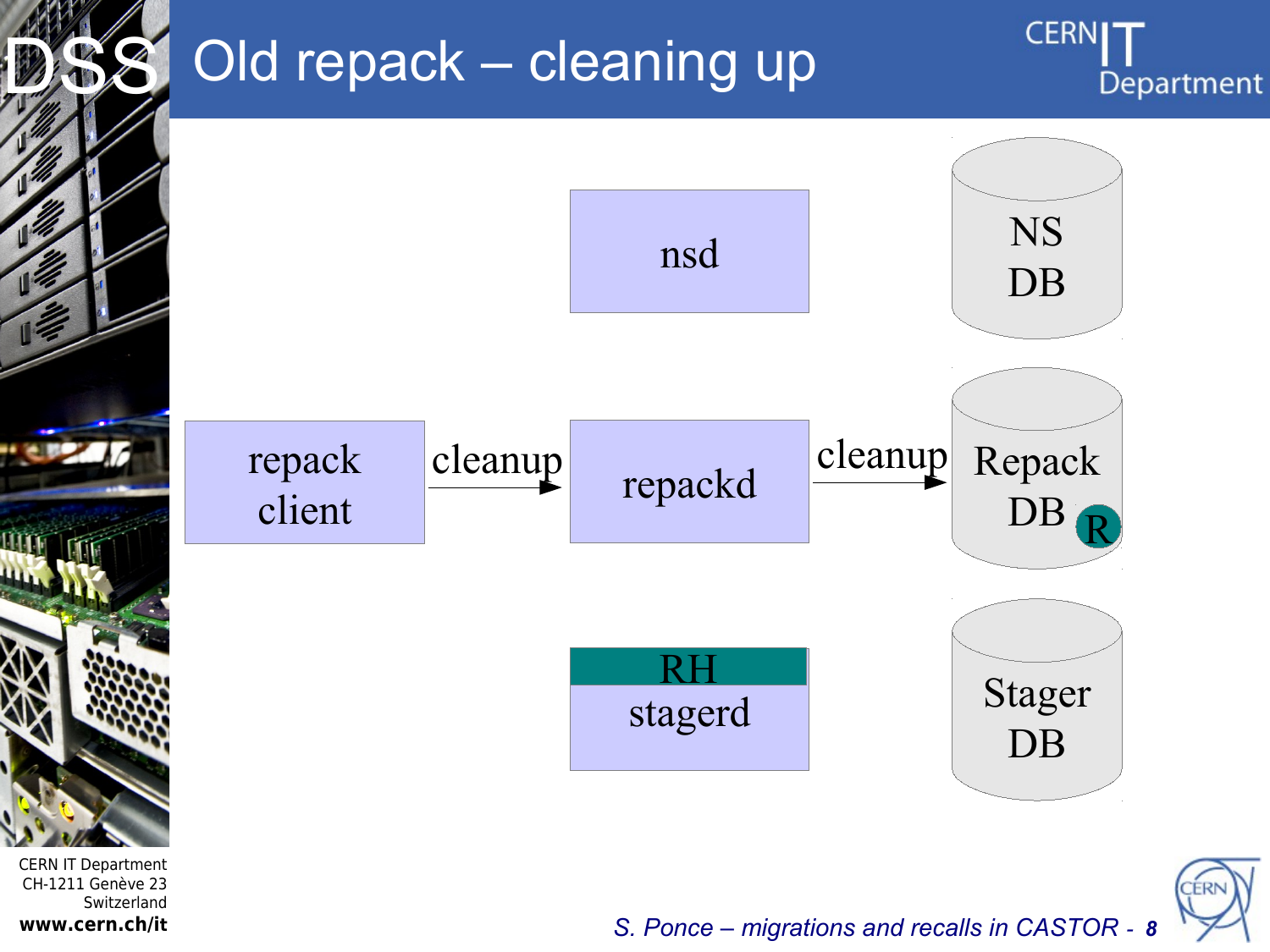### **Issues**



DSS<sup>S</sup>

- Duplication of information
	- In repack and stager DB
	- Hard to synchronize
		- Constant stager\_qry loading the stager
- Cancelling is not clean
	- stager\_rm leaves migrations behind
	- So cancellation is only valid for recalls
- Slow to start
	- For each file, we go many times to NS
	- We submit huge requests to stager
- Complex code

CERN IT Department CH-1211 Genève 23 **Switzerland www.cern.ch/it**

Internet Services of the Services

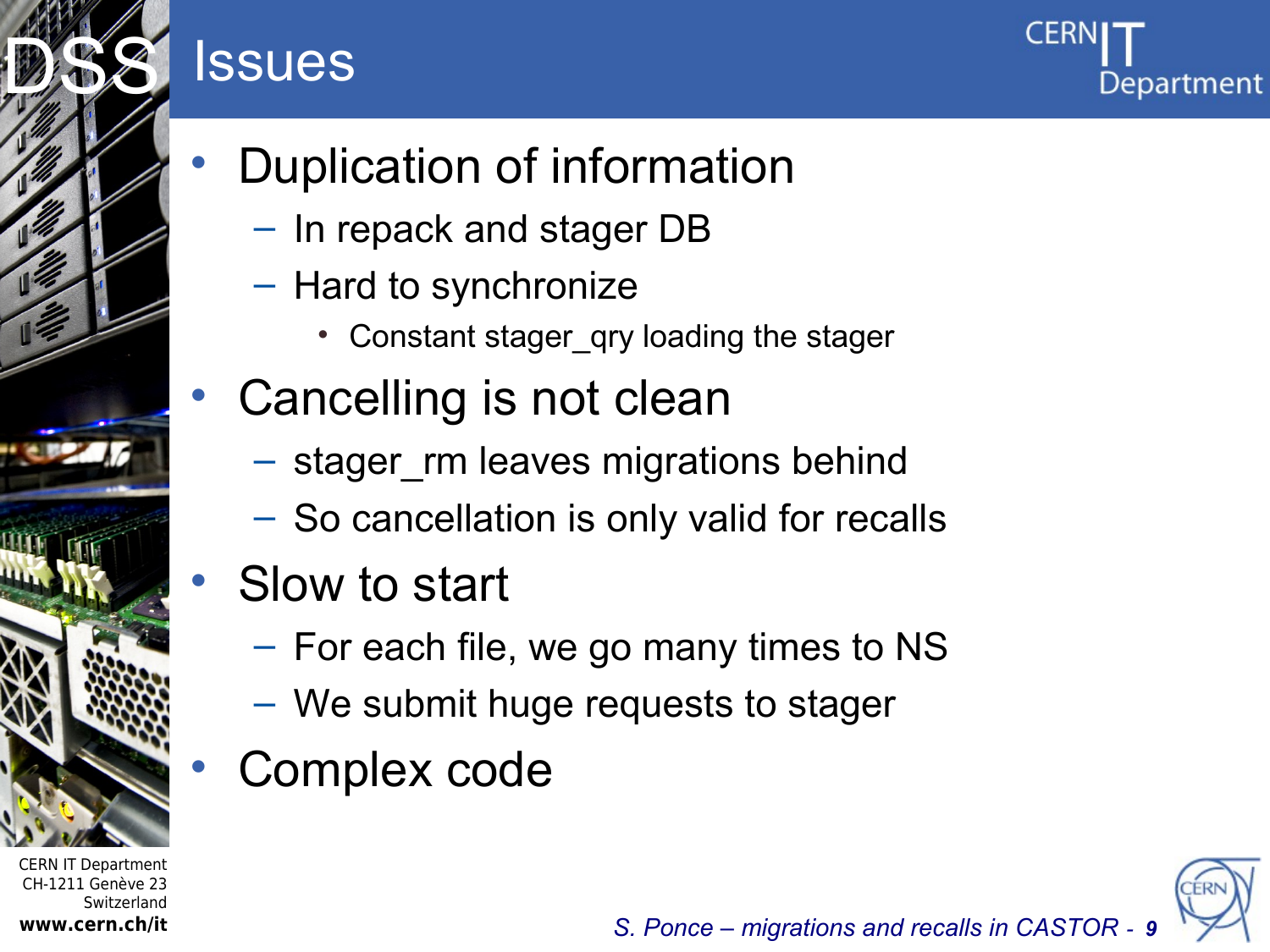

### New repack - start

**CERNI** Department





*S. Ponce – migrations and recalls in CASTOR - 10*

CERN IT Department CH-1211 Genève 23 Switzerland **www.cern.ch/it**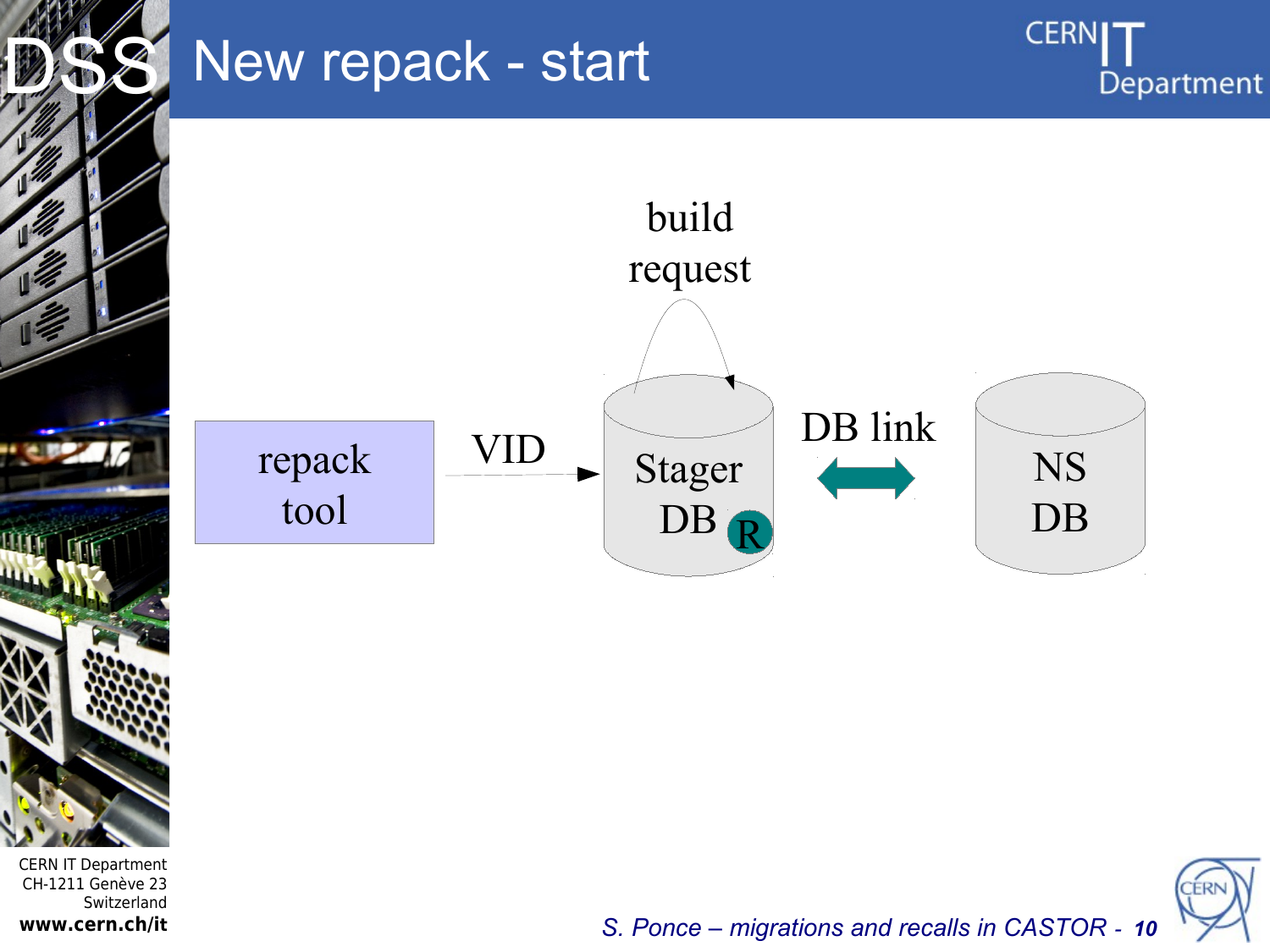### New repack – stable processing





**CERN** 

Department

*S. Ponce – migrations and recalls in CASTOR - 11*

CERN IT Department CH-1211 Genève 23 Switzerland **www.cern.ch/it**

Internet Services of the Services

**MATT** 

DSS<sup>S</sup>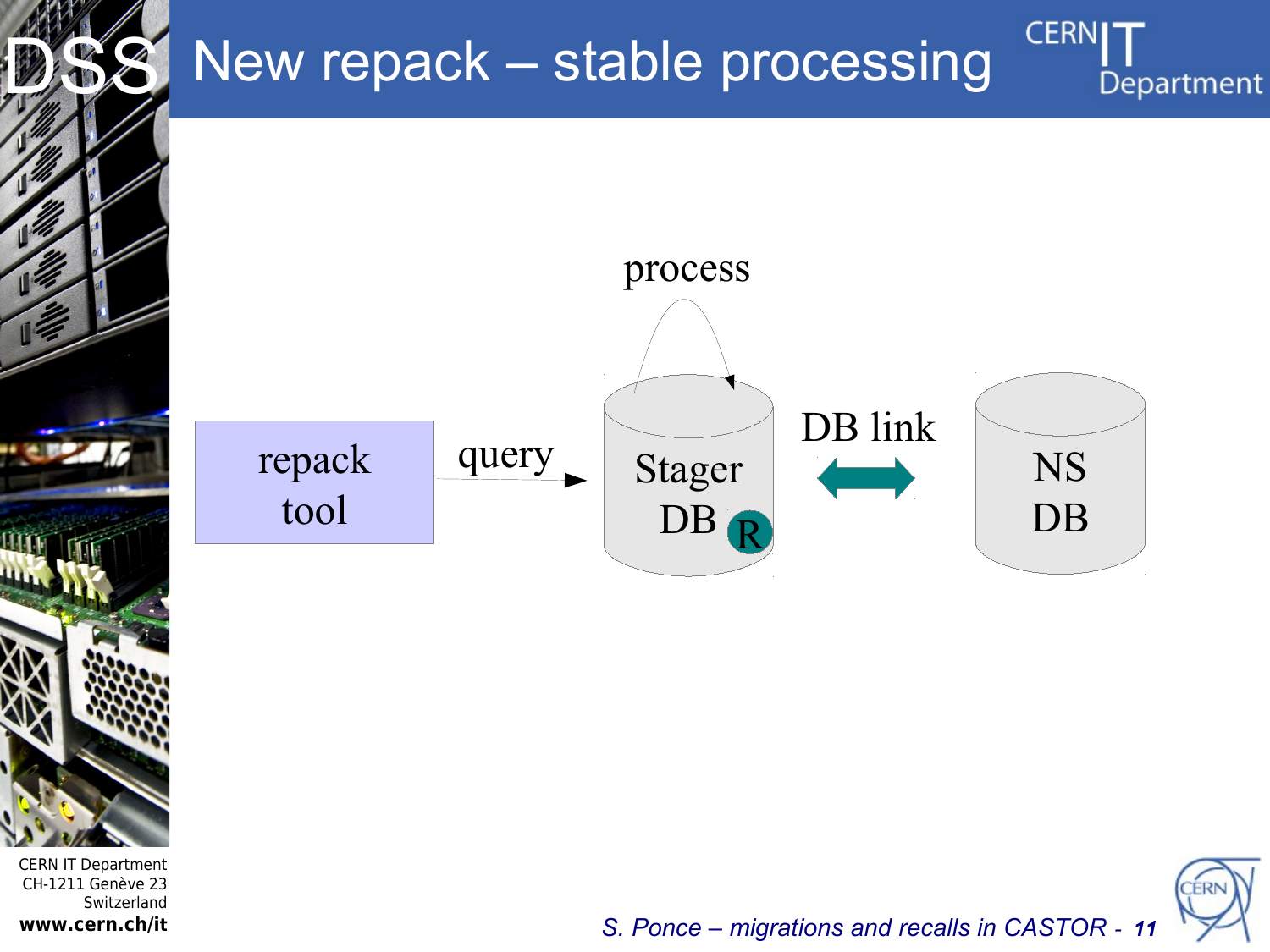

#### CERN IT Department CH-1211 Genève 23 Switzerland **www.cern.ch/it**

### New repack – cancelling





**CERNI** 

Department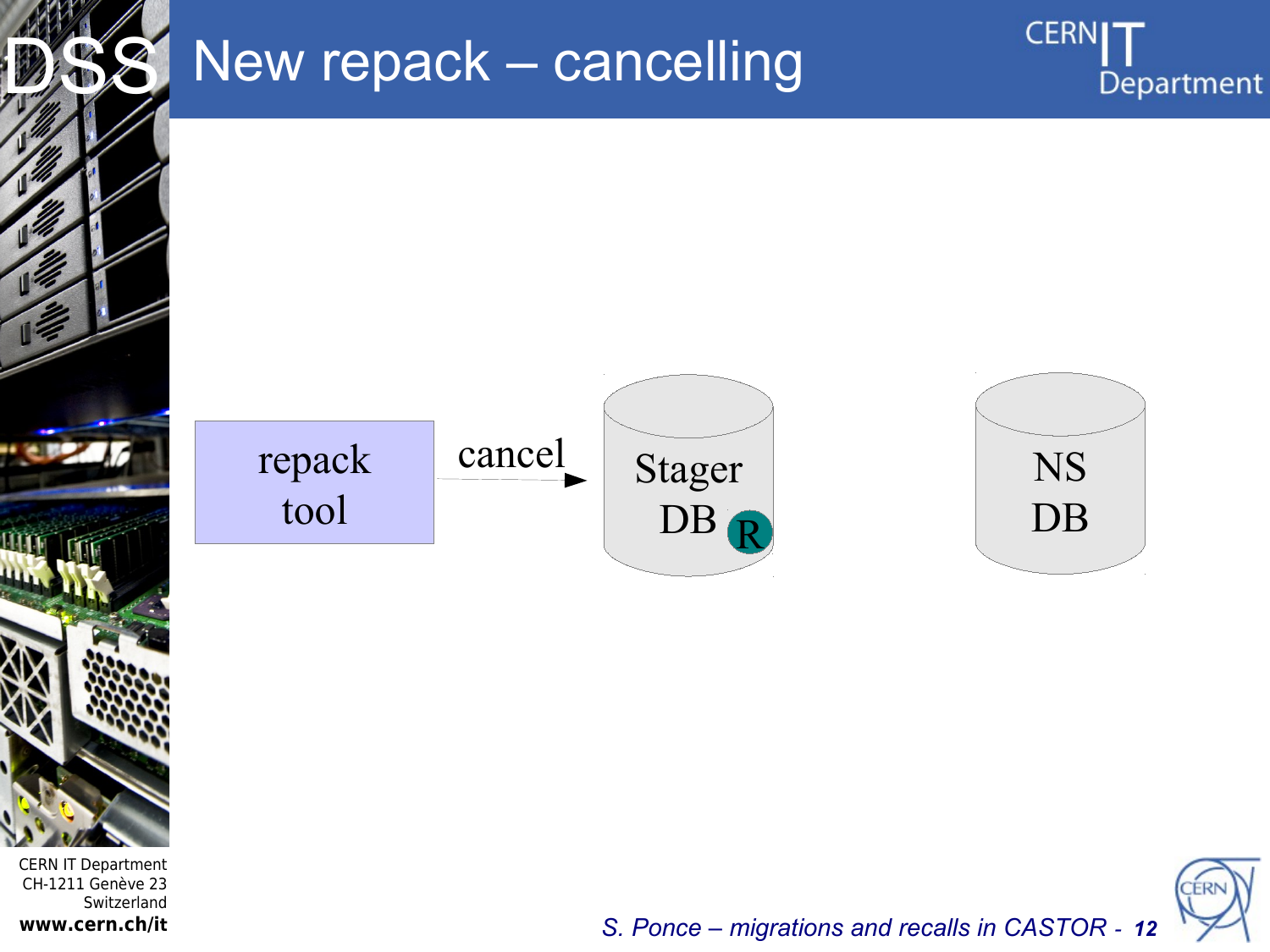

**Switzerland** 

**www.cern.ch/it**

### **Improvements**



#### **Simplification**

- No repack daemon, no repack DB
	- any instance is de facto a repack instance
- Single source of information : the stager
	- Simple, precise querying

#### • Fast start

- Seconds before the first file is recalled
- Up to 1M files handled per hour

#### Full cancellation implemented

– Including migrations

#### • Handling of corner cases

- Missing copies recreated
- Badly numbered copies corrected
- Several copies on same tape handled and fixed
- Recall of the repacked copy only
	- other copies are not touched

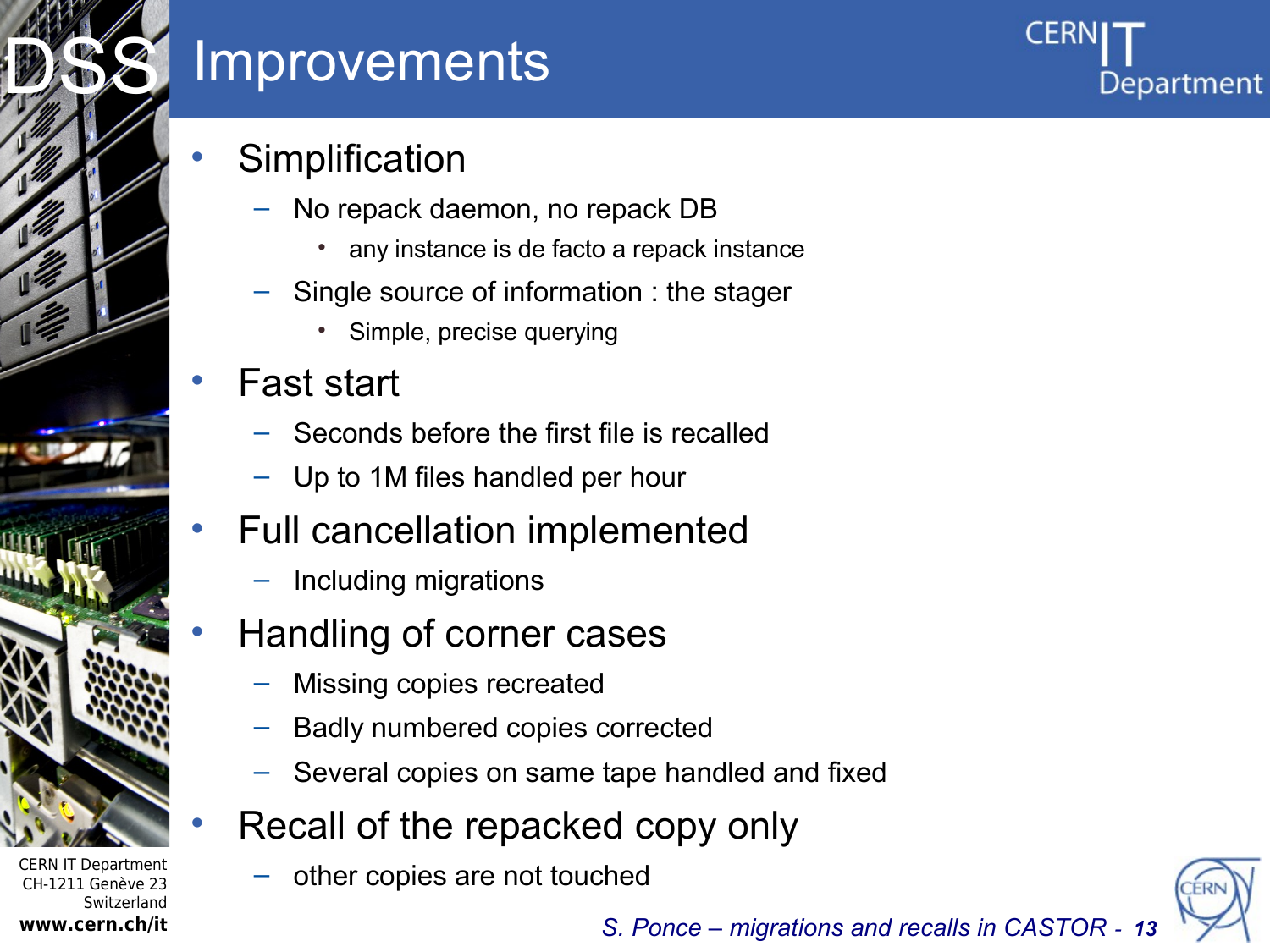

### The repack tool

- Python script
	- Accessing directly the stager DB
- New features
	- Handling of files containing list of tapes

**CER** 

Department

- --bulkvolumeid, --bulkdelete
- SvcClass must be given
- Easy display of errors

### Better output

| 25-Sep-12 17:17                                  | 7d 22:51 | root | c2cernt3srv301.cern.ch | I17715 | 11066   | 810.76GiB                                        | 11064   | Θ        | 0        | 2       | 0%  | ONGOING |
|--------------------------------------------------|----------|------|------------------------|--------|---------|--------------------------------------------------|---------|----------|----------|---------|-----|---------|
| 25-Sep-12 17:17                                  | 7d 22:51 | root | c2cernt3srv301.cern.ch | I17716 | 9362    | 789.42GiB                                        | 9361    | 0        | 0        |         | 0%  | ONGOING |
| 25-Sep-12 17:17                                  | 7d 22:51 | root | c2cernt3srv301.cern.ch | I17717 | 9615    | 684.10GiB                                        | 9613    | 0        | 0        |         | 0%  | ONGOING |
| 25-Sep-12 17:17                                  | 7d 22:51 | root | c2cernt3srv301.cern.ch | I17718 | 10598   | 843.49GiB                                        | 10598   | $\Omega$ | 0        | 0       | 0%  | ONGOING |
| 25-Sep-12 17:17                                  | 7d 22:51 | root | c2cernt3srv301.cern.ch | I17719 | 15512   | 844.94GiB                                        | 15512   | 0        | 0        | $\odot$ | 0%  | ONGOING |
| 25-Sep-12 17:17                                  | 7d 22:51 | root | c2cernt3srv301.cern.ch | I17720 | 12450   | 828.88GiB                                        | 12450   | 0        | 0        | 0       | 0%  | ONGOING |
| 25-Sep-12 17:17                                  | 7d 22:51 | root | c2cernt3srv301.cern.ch | I17721 | 8858    | 715.80GiB                                        | 8857    | 0        | 0        |         | 0%  | ONGOING |
| 25-Sep-12 17:17                                  | 7d 22:51 | root | c2cernt3srv301.cern.ch | I17728 | 23532   | 0.98TiB                                          | 23532   | $\odot$  | $\Omega$ | 0       | 0%  | ONGOING |
| 25-Sep-12 17:17                                  | 7d 22:51 | root | c2cernt3srv301.cern.ch | I17730 | 21268   | 569.74GiB                                        | 21268   | 0        | 0        | $\odot$ | 0%  | ONGOING |
| 25-Sep-12 17:17<br>$\mathbf{r}$ and $\mathbf{r}$ | 7d 22:51 | root | c2cernt3srv301.cern.ch | 117731 | 17028   | 983.08GiB                                        | 17028   |          | 0        | 0       | 0%  | ONGOING |
| 03-Oct-12 16:08                                  |          |      | ı                      | TOTAL  | 8657847 | $1.10P$ iB                                       | 6477990 | 3117     | 47       | 2176693 | 25% | ONGOING |
| Switzerland<br>www.cern.ch/it                    |          |      |                        |        |         | S. Ponce – migrations and recalls in CASTOR - 14 |         |          |          |         |     |         |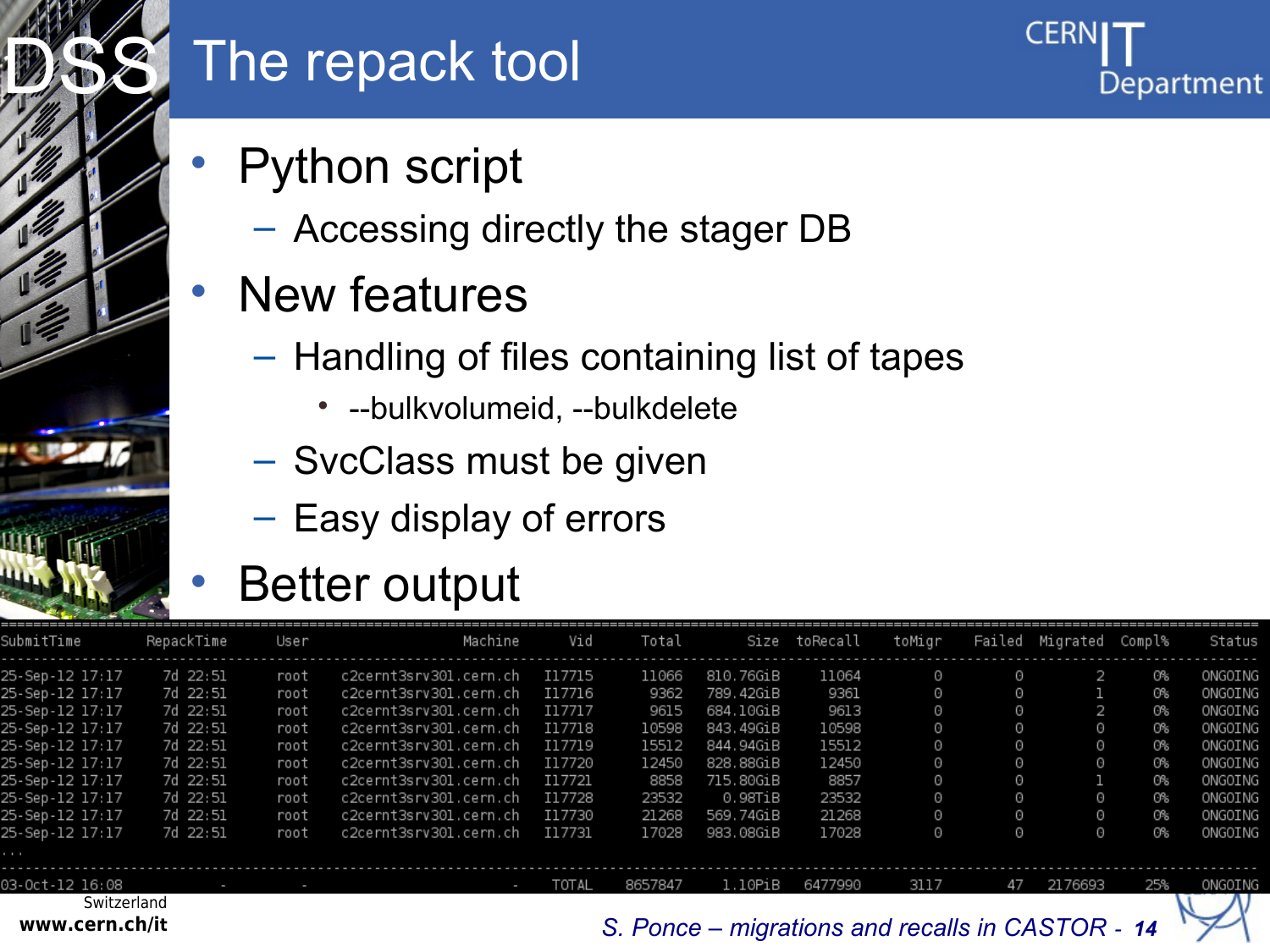

## Gory details

- Stager interface
	- Is 100% PL/SQL
	- Does not go through PL/SQL
- Start and cancelling of Repack
	- Take a lot of DB CPU
		- To extract list of files from NS Database
		- To create corresponding request in stager
	- Concurrency is limited to a single start/cancellation
		- Hidden is a "queue" and a DB job processing the queue – repackManager
		- In practice, status "SUBMITTED" of repack requests
- handleRepackRequest
	- The key procedure, filling and starting a repack request from an empty shell containing only VID



Department

CERN IT Department CH-1211 Genève 23 Switzerland **www.cern.ch/it**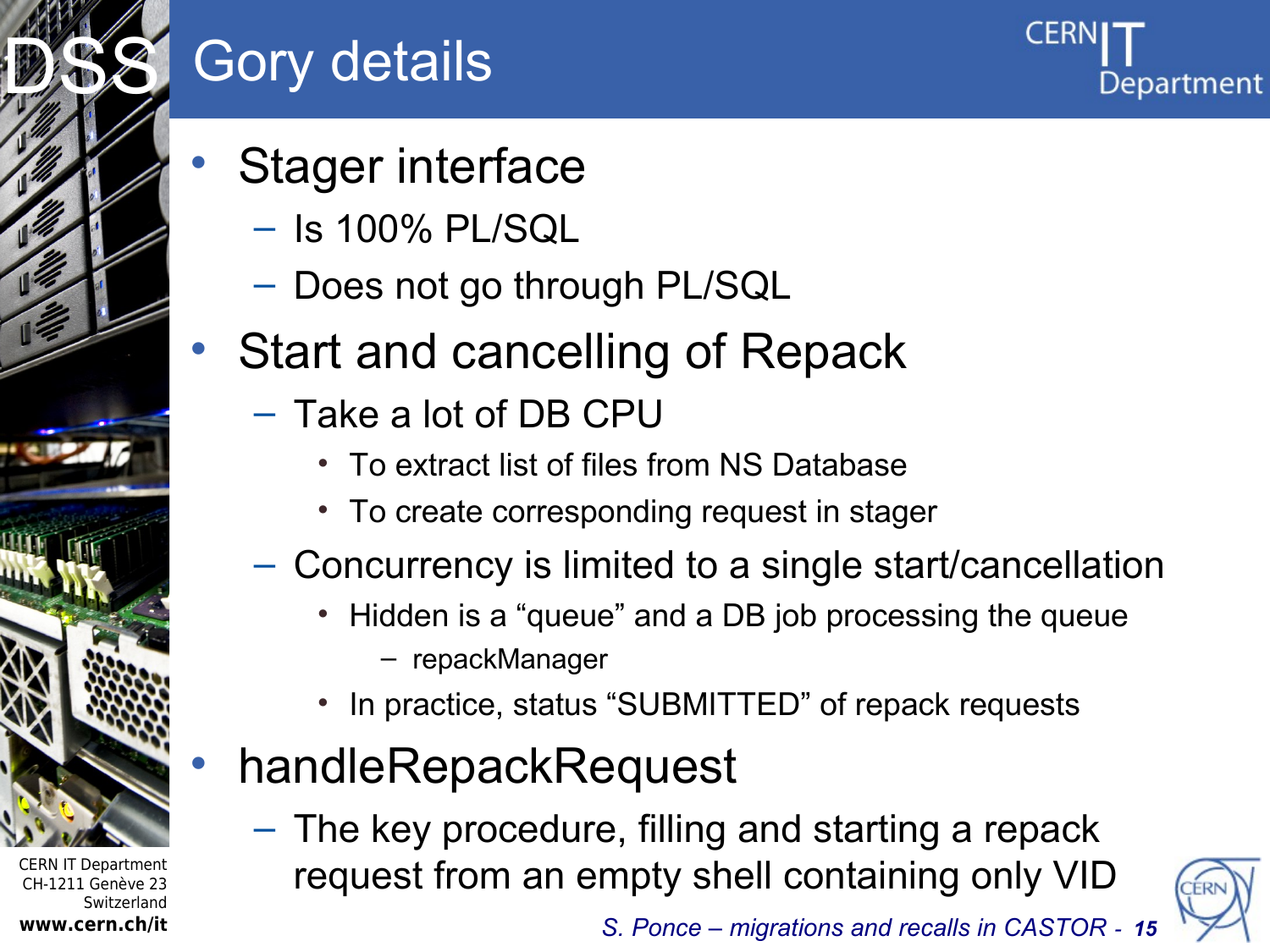

#### **CERN IT Department** CH-1211 Genève 23 Switzerland www.cern.ch/it

### StageRepackRequest

**CERN** Department

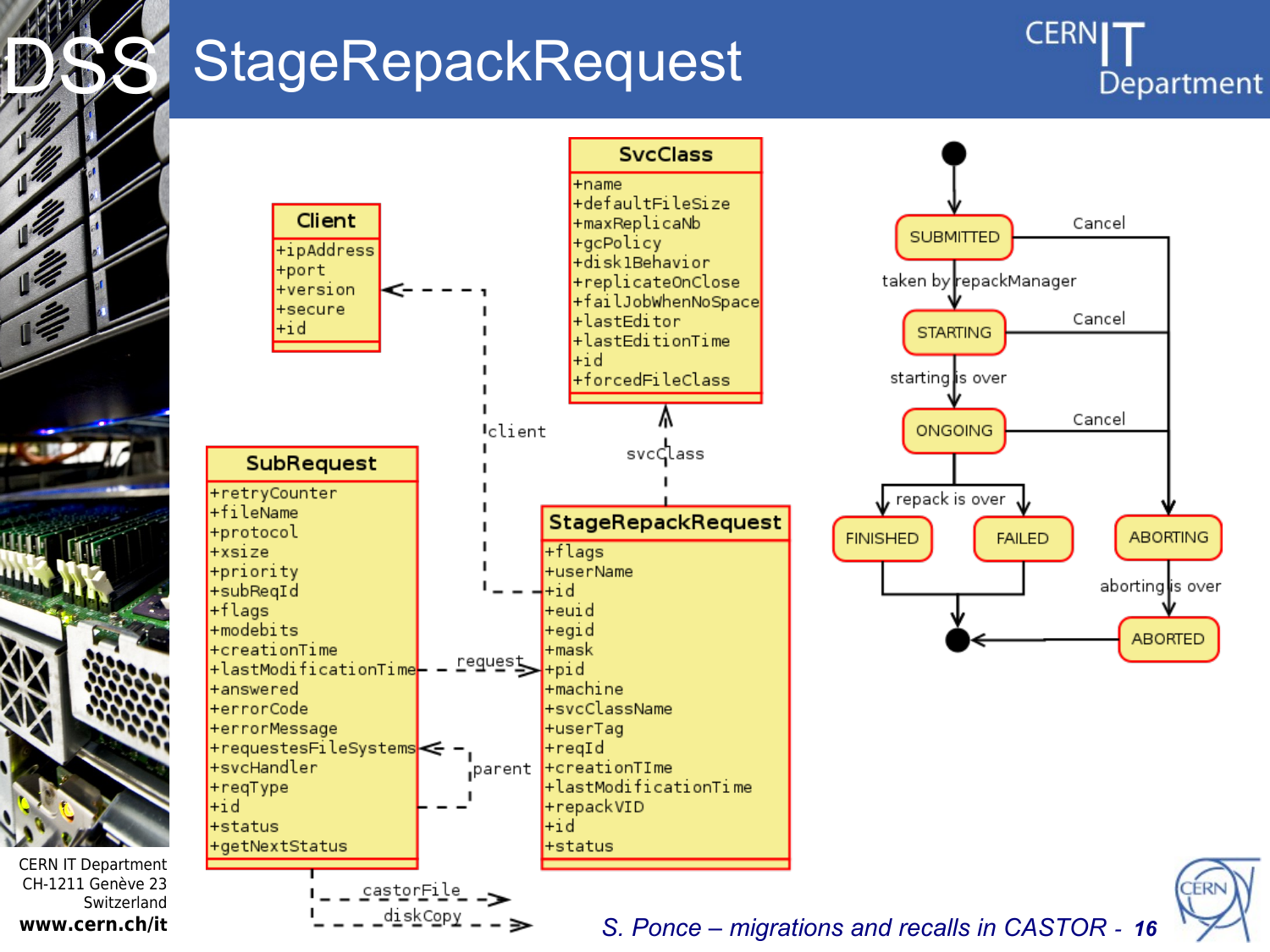## **Performance**



- Transfer speed not limited by repack
	- Should saturate drives (>220MB/s)
		- If enough dedicated diskservers (2.5/drive if gigabit network)
	- Achieved on few drives in stress test instance
- Starting speed
	- Order of magnitude : 1M files per hour
		- Effective repack starting after few seconds
		- Pretty independent of number of tapes

### **Limits**

CERN IT Department CH-1211 Genève 23

Internet Services of the Services

DSS<sup>S</sup>

**www.cern.ch/it**

Switzerland

- Can handle tapes of > 1M files
- 1000s of concurrent tapes is not a problem
- Biggest production use so far :
	- >1400 production tapes in one go (>1PB, 8M files)
	- 25 files failed (bug in corner case handling, being fixed)